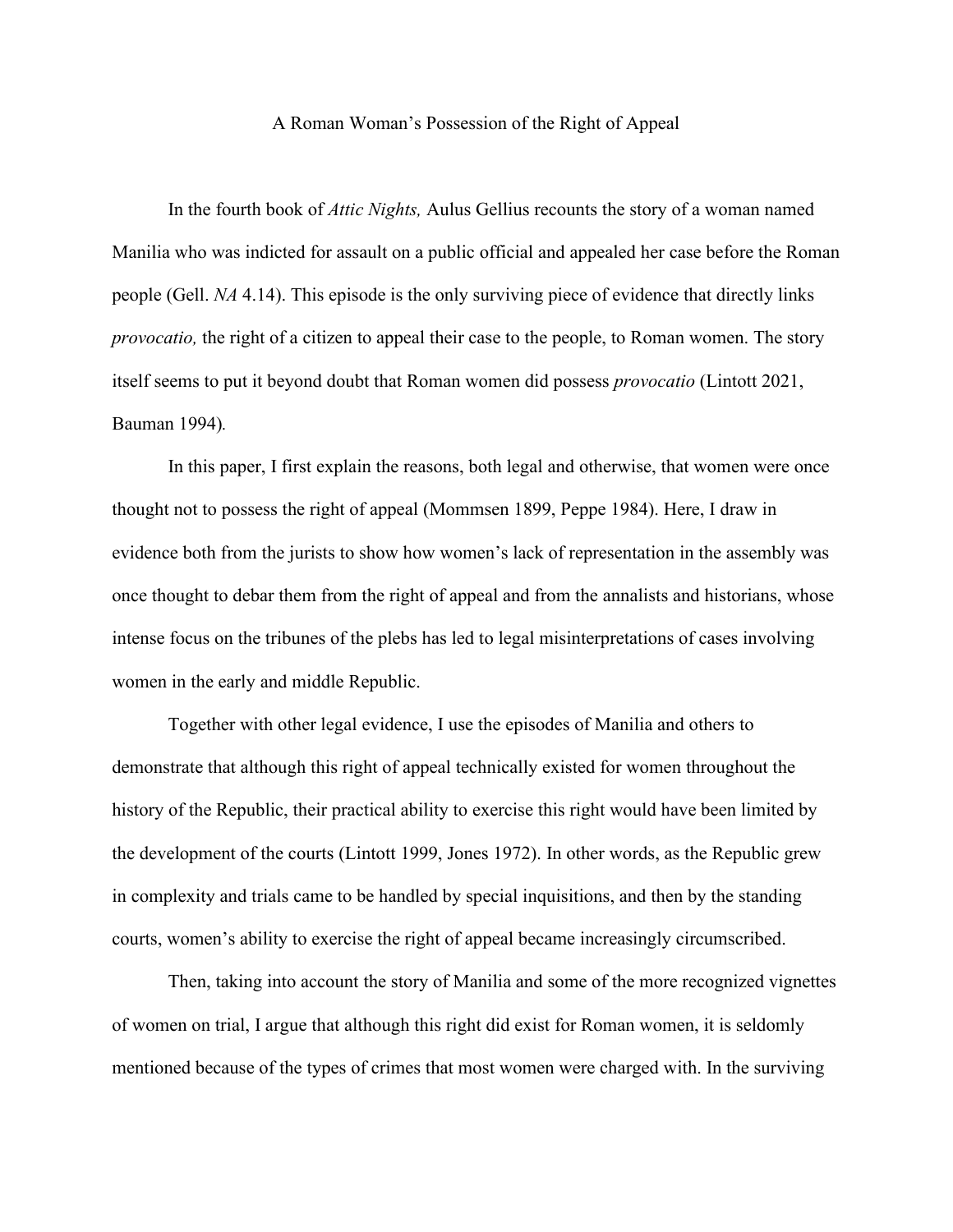literature, the majority of criminal cases involving women are those in which women are accused of killing their husbands. In many such instances, women are tried and executed by family courts, to which there was no right of appeal. Put differently, it is those women, who, for whatever reason, have a more public facing career or persona, that would be the most likely to find themselves in a position to exercise their right of appeal. For example, Manilia, who was a sex worker, only came into contact with her prosecutor, the curule aedile, Mancinus, because of her profession. Interestingly, the effect of this seems to be that the practical exercise of this right would have been limited by factors other than those strictly connected to social class.

Ultimately, I argue that the right of appeal for Roman women was tightly bound to the development of the Republic itself. In fact, the exercise of this right was far more closely associated with the Republic's development than it was for men. The Conflict of the Orders, the history of the courts, and the distribution of labor and education all affected a women's ability to exercise her right of appeal.

## Select Bibliography

Bauman, R.A. *Women and Politics in Ancient Rome*. (New York 1994). Jones, A.H.M. *The Criminal Courts of the Roman Republic and Empire* (Oxford 1972). Lintott, A. *Constitution of the Roman Republic.* (Oxford 1999)

Lintott, A. '*Provocatio* in the Second Century BC' in Marian Nebelin and Claudia Tiersch (eds.), *Semantische Kämpfe zwischen Republik und Prinzipat?* (Vandenhoeck & Ruprecht 2021), 419-426.

Mommsen, Theodore. *Romisches Strafrecht* (Leipzig 1899).